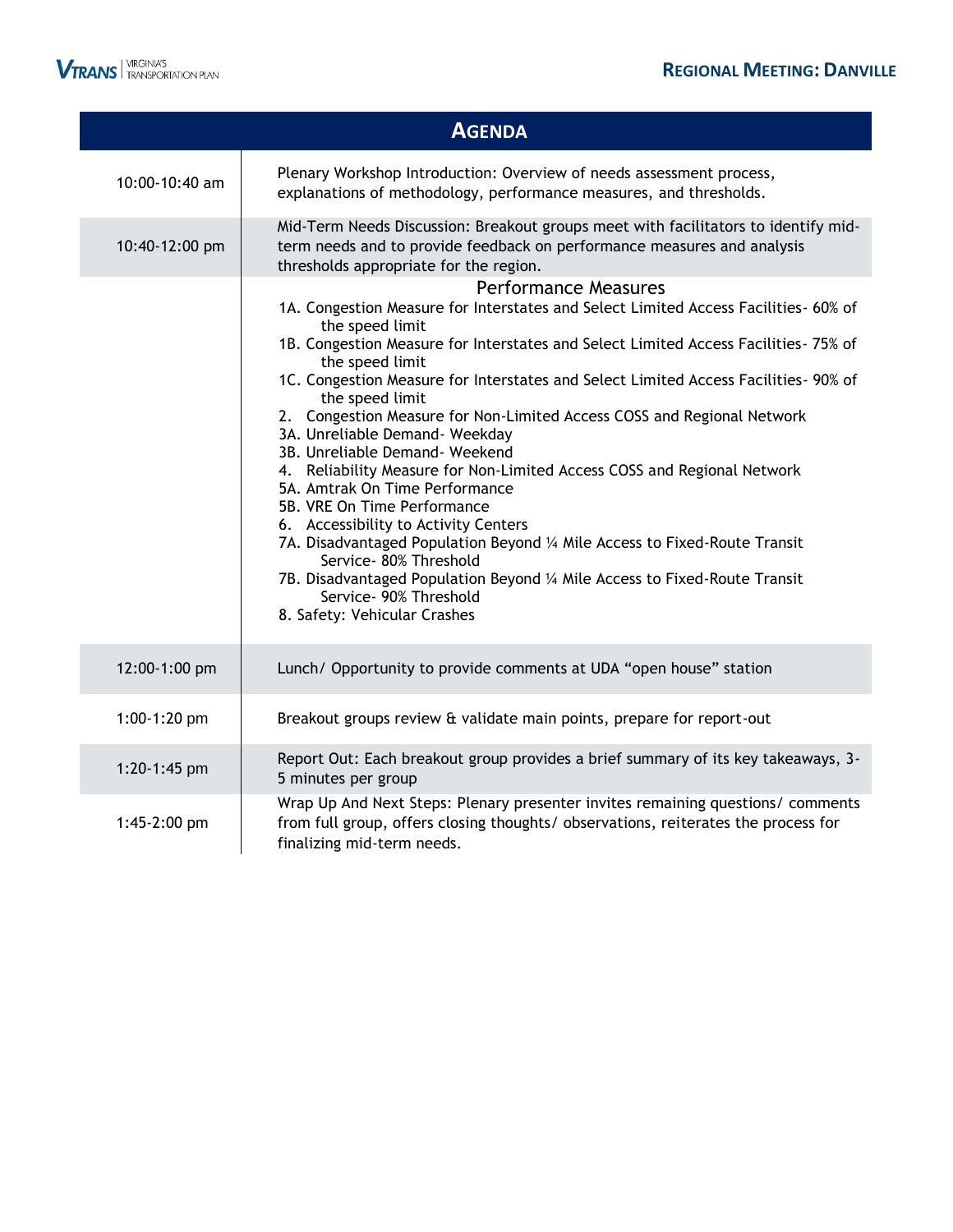#### **MID-TERM NEEDS REGIONAL WORKSHOPS REGIONAL MEETING: DANVILLE JULY/AUGUST 2019**

**1**

## **SUMMARY OF TRANSPORTATION RELATED PLANS/STUDIES**

| <b>Name of Plan</b>                                                               | <b>Agency</b>          | <b>Date</b><br><b>Published</b> | <b>Vision</b> | <b>Goals</b>                                                                                                                                              | <b>Objectives/Strategies</b>                                                                                                                                                                                             | <b>Performance Measures</b> |  |  |  |  |  |  |                                                                                                                                                                             |  |  |
|-----------------------------------------------------------------------------------|------------------------|---------------------------------|---------------|-----------------------------------------------------------------------------------------------------------------------------------------------------------|--------------------------------------------------------------------------------------------------------------------------------------------------------------------------------------------------------------------------|-----------------------------|--|--|--|--|--|--|-----------------------------------------------------------------------------------------------------------------------------------------------------------------------------|--|--|
| Danville-<br>Pittsylvania Area<br>Long-Range<br>Transportation<br>Plan: Year 2040 | Danville<br><b>MPO</b> | 10/1/2015                       |               | Support the economic vitality of the metropolitan area,<br>especially by enabling global competitiveness,<br>productivity, and efficiency.                | Emphasis on ensuring multi-modal access to<br>major industrial areas. Improvements to<br>Danville Expressway are consistent with its<br>proposed inclusion to interstate highway<br>system as I-785.                     |                             |  |  |  |  |  |  |                                                                                                                                                                             |  |  |
|                                                                                   |                        |                                 |               | Promote consistency between transportation<br>improvements and state and local planned growth and<br>economic development patterns                        | Multi-modal approach to address potential<br>services to economic development<br>opportunities is consistent with state plans for<br>roadways, transit, and trails.                                                      |                             |  |  |  |  |  |  |                                                                                                                                                                             |  |  |
|                                                                                   |                        |                                 |               | Promote efficient system management and operation.                                                                                                        | Emphasize development of transportation<br>system management approaches to address<br>deficiencies. Include substantial investment in<br>existing facilities.                                                            |                             |  |  |  |  |  |  |                                                                                                                                                                             |  |  |
|                                                                                   |                        |                                 |               | Increase accessibility and mobility of people and freight                                                                                                 | Address existing safety and capacity<br>deficiencies, provide more direct routes to<br>employment centers; transit service<br>enhancement and improvements.                                                              |                             |  |  |  |  |  |  |                                                                                                                                                                             |  |  |
|                                                                                   |                        |                                 |               | Enhance the integration and connectivity of the<br>transportation system                                                                                  | Enhance intermodal access by improving<br>capacity, geometry, and safety on major<br>intercity routes and to employment centers.<br>Access improvements to the airport and transit<br>accessibility to industrial areas. |                             |  |  |  |  |  |  |                                                                                                                                                                             |  |  |
|                                                                                   |                        |                                 |               | Increase safety of transportation system for motorized<br>and non-motorized users                                                                         | Corridor and intersection safety improvements<br>along Piney Forest Road, Elizabeth Street<br>interchange, and Route 58. Policies for ensuring<br>transit access to employment and retail centers                        |                             |  |  |  |  |  |  |                                                                                                                                                                             |  |  |
| Southside PDC<br>2035 Regional Long                                               | Southside<br>PDC       | 2011                            |               | 1. Provide a transportation system that facilitates the<br>efficient movement of people and goods.<br>2. Plan a safe and secure transportation system.    |                                                                                                                                                                                                                          |                             |  |  |  |  |  |  |                                                                                                                                                                             |  |  |
| Range<br>Transportation<br>Plan                                                   |                        |                                 |               |                                                                                                                                                           |                                                                                                                                                                                                                          |                             |  |  |  |  |  |  | 3. Improve Virginia's and the region's economic vitality and<br>provide access to economic opportunities for all Virginians<br>and citizens of Southside Planning District. |  |  |
|                                                                                   |                        |                                 |               | 4. Improve quality of life and minimize potential impacts to<br>the environment.                                                                          |                                                                                                                                                                                                                          |                             |  |  |  |  |  |  |                                                                                                                                                                             |  |  |
|                                                                                   |                        |                                 |               | 5. Preserve the existing transportation system and promote<br>efficient system management.                                                                |                                                                                                                                                                                                                          |                             |  |  |  |  |  |  |                                                                                                                                                                             |  |  |
| West Piedmont<br>PDC 2035 Rural<br>Long Range                                     | <b>WPPDC</b>           | 1/1/2011                        |               | 1. Provide a transportation system that facilitates the<br>efficient movement of people and goods.<br>2. Provide a safe and secure transportation system. |                                                                                                                                                                                                                          |                             |  |  |  |  |  |  |                                                                                                                                                                             |  |  |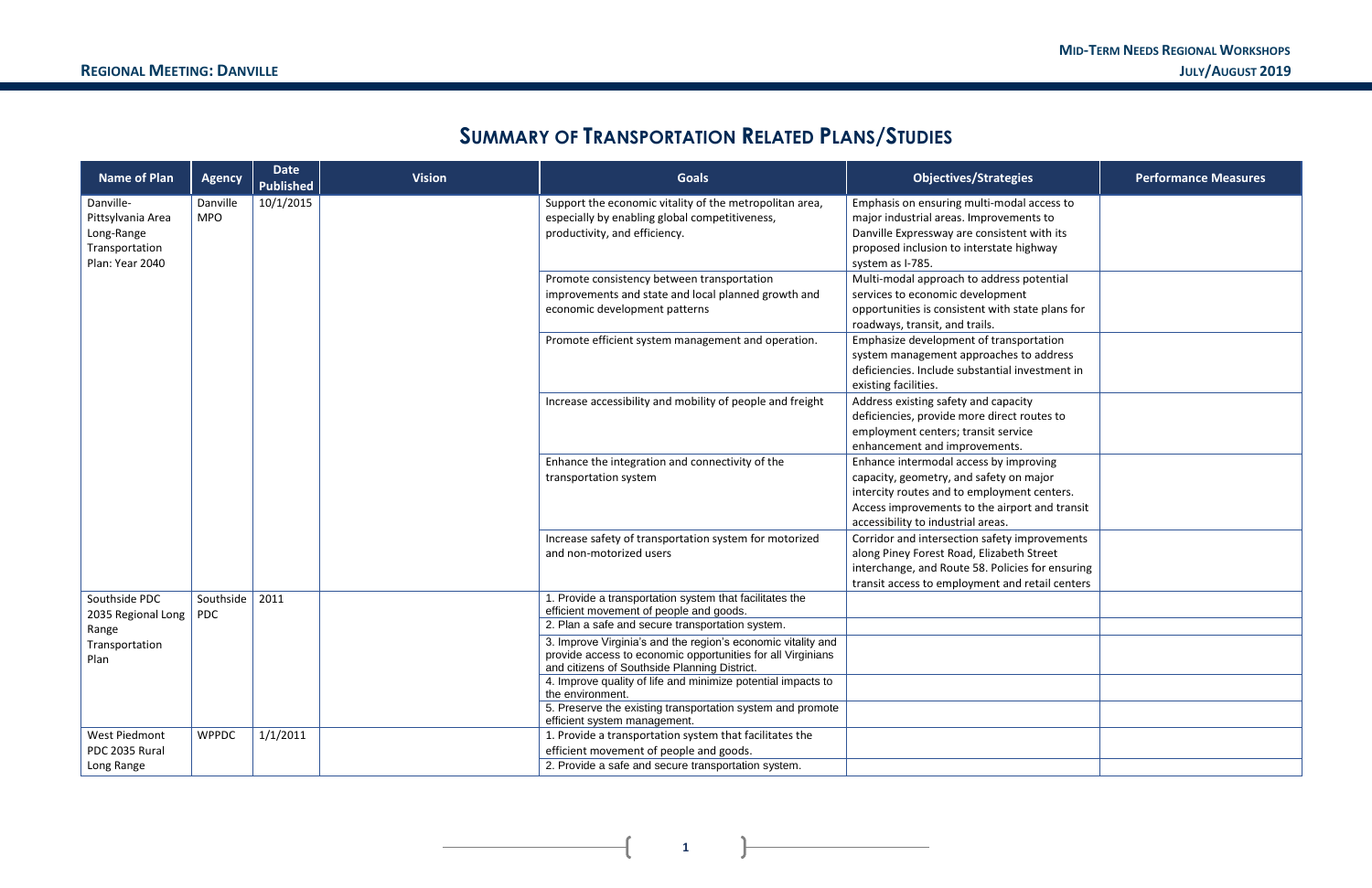#### **MID-TERM NEEDS REGIONAL WORKSHOPS REGIONAL MEETING: DANVILLE JULY/AUGUST 2019**

 $\mathbf{r}$ 

 $\overline{+}$ 

| <b>Name of Plan</b>                                                       | <b>Agency</b>          | <b>Date</b><br><b>Published</b> | <b>Vision</b> | <b>Goals</b>                                                                                                                                                 | <b>Objectives/Strategies</b> | <b>Performance Measures</b> |
|---------------------------------------------------------------------------|------------------------|---------------------------------|---------------|--------------------------------------------------------------------------------------------------------------------------------------------------------------|------------------------------|-----------------------------|
| Transportation<br>Development Plan                                        |                        |                                 |               | 3. Improve Virginia's and the region's economic vitality and<br>provide access to economic opportunities for all Virginians<br>and West Piedmont's citizens. |                              |                             |
|                                                                           |                        |                                 |               | 4. Improve quality of life and minimize potential impacts to<br>the environment.                                                                             |                              |                             |
|                                                                           |                        |                                 |               | 5. Preserve the existing transportation system and promote<br>efficient system management.                                                                   |                              |                             |
| <b>US 58 Business</b><br><b>STARS Study</b>                               | VDOT                   | Ongoing                         |               |                                                                                                                                                              |                              |                             |
| US 29, Route 460<br>to Danville Arterial<br>Management Plan               | VDOT                   | Ongoing                         |               |                                                                                                                                                              |                              |                             |
| US 220, Cave<br>Spring to NC<br><b>Border Arterial</b><br>Management Plan | VDOT                   | Ongoing                         |               |                                                                                                                                                              |                              |                             |
| <b>US 58 West Access</b>                                                  | Danville               | 2020                            |               |                                                                                                                                                              |                              |                             |
| Management<br>Study                                                       | <b>MPO</b>             | Update                          |               |                                                                                                                                                              |                              |                             |
| Danville<br>Constrained Long-                                             | Danville<br><b>MPO</b> | 2020<br>Update                  |               |                                                                                                                                                              |                              |                             |
| Range<br>Transportation<br>Plan                                           |                        |                                 |               |                                                                                                                                                              |                              |                             |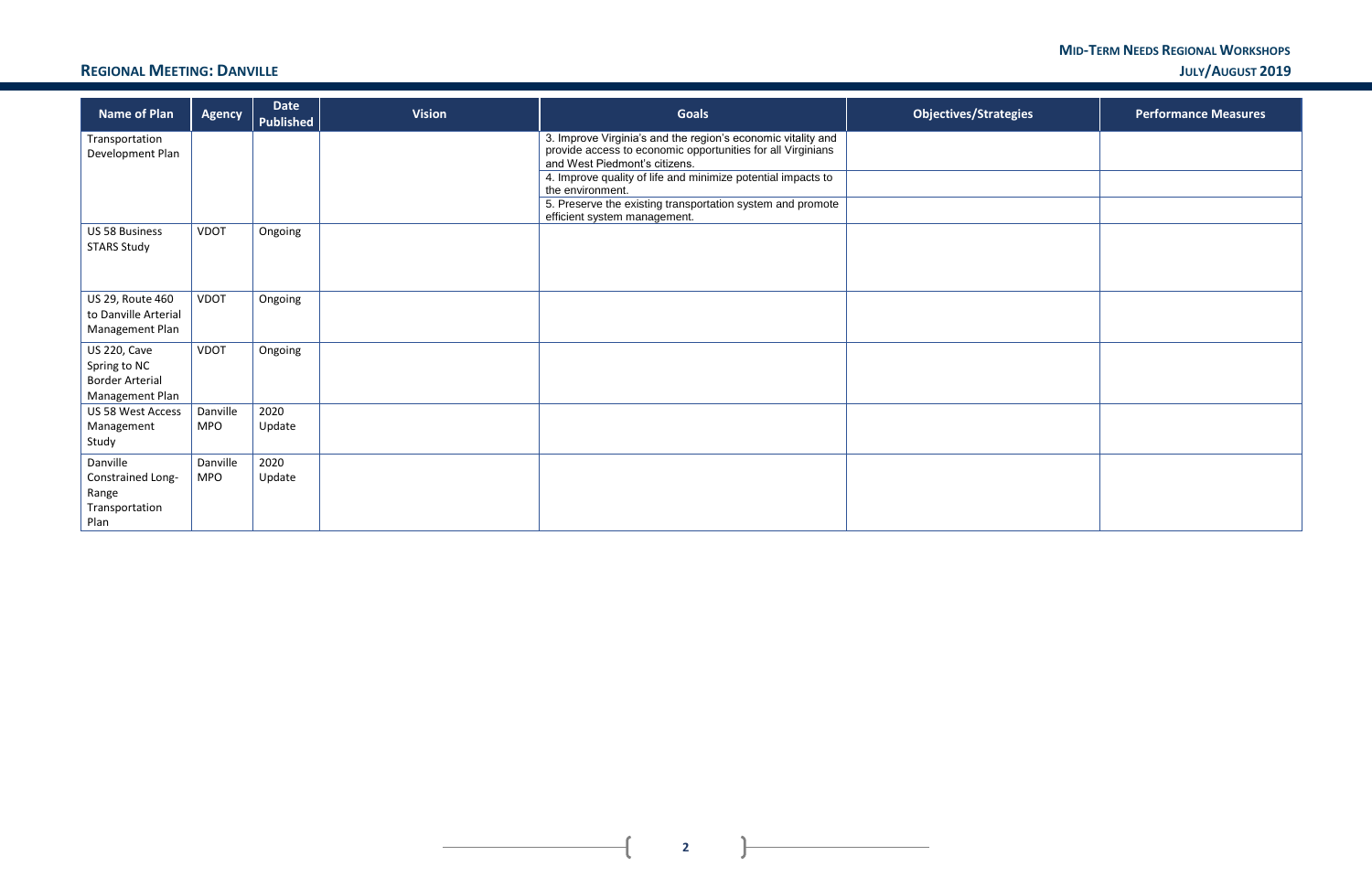#### **VTrans Update** *–* **Urban Development Area Needs Assessment**

|                                       | VTrans Update - Urban Development Area Needs Assessmen<br><b>VTRANS</b> TRANSPORTATION PLAN |           |      |      |                |                                                                                              |                                                                                                                                                                                                                                                                |                                   |                                                                                 |                               |  |  |  |
|---------------------------------------|---------------------------------------------------------------------------------------------|-----------|------|------|----------------|----------------------------------------------------------------------------------------------|----------------------------------------------------------------------------------------------------------------------------------------------------------------------------------------------------------------------------------------------------------------|-----------------------------------|---------------------------------------------------------------------------------|-------------------------------|--|--|--|
| <b>Jurisdiction</b>                   | Year<br>Area<br><b>UDAs or DGAs (#)</b><br><b>VDOT District</b><br>sq. mi.                  |           |      |      |                | <b>Designated</b>                                                                            | Improvement<br><b>Urgency</b>                                                                                                                                                                                                                                  | <b>Highest Rated Overall Need</b> | Internal UDA Specific Multimodal Transportation Needs (Highest Identified Need) | In Regional<br><b>Network</b> |  |  |  |
| <b>City of Danville</b>               | <b>City of Danville</b>                                                                     | Lynchburg | 43.9 | 2015 | Beyond 5 years | Safety for all users                                                                         | Safety features, intersection design                                                                                                                                                                                                                           | Yes                               |                                                                                 |                               |  |  |  |
| <b>Franklin County</b>                | 220 North Corridor                                                                          | Salem     | 9.3  | 2016 | Within 5 years |                                                                                              | Roadway capacity, street grid, complete streets, safety features, intersection design,                                                                                                                                                                         | <b>No</b>                         |                                                                                 |                               |  |  |  |
|                                       | <b>Westlake-Hales Ford</b>                                                                  | Salem     | 12.8 | 2016 | Within 5 years |                                                                                              | Roadway capacity, street grid, pedestrian infrastructure, complete streets<br>improvements beyond bicycle and pedestrian facilities, intersection design, sidewalks                                                                                            | <b>No</b>                         |                                                                                 |                               |  |  |  |
| Martinsville                          | <b>City of Martinsville</b>                                                                 | Salem     | 0.0  | 2011 |                | Circulation and access within the<br>UDA; Friendly pedestrian and bicycle<br>environment     | Bicycle Infrastructure; Pedestrian Infrastructure; Complete Streets;<br>Safety Features; Traffic Calming; Improvements to the Natural Environment                                                                                                              | <b>No</b>                         |                                                                                 |                               |  |  |  |
|                                       | Sara Lee-Baldwin                                                                            | Salem     | 0.1  | 2011 |                | Circulation and access within the<br>UDA; Friendly pedestrian and bicycle<br>environment     | Bicycle Infrastructure; Pedestrian Infrastructure; Complete Streets;<br>Safety Features; Traffic Calming; Improvements to the Natural Environment                                                                                                              | <b>No</b>                         |                                                                                 |                               |  |  |  |
| <b>Town of Rocky</b><br>Mount         | <b>Town of Rocky Mount</b>                                                                  | Salem     | 0.2  | 2015 |                |                                                                                              |                                                                                                                                                                                                                                                                | <b>No</b>                         |                                                                                 |                               |  |  |  |
| <b>Town of South</b><br><b>Boston</b> | <b>Town of South Boston</b>                                                                 | Lynchburg | 0.3  | 2015 | Within 5 years | Safety for all users, circulation within UDA                                                 | Roadway capacity, roadway operations, street grid, bicycle infrastructure, pedestrian<br>infrastructure, complete streets, safety features, intersection design,<br>signage/wayfinding, traffic calming, improvements to the natural environment,<br>sidewalks | <b>No</b>                         |                                                                                 |                               |  |  |  |
| South Hill                            | South Hill                                                                                  | Richmond  | 0.1  | 2012 | Beyond 5 years | Safety for all users; friendly pedestrian and<br>bicycle environment, circulation within UDA | Transit frequency, transit capacity and access, sidewalks                                                                                                                                                                                                      | <b>No</b>                         |                                                                                 |                               |  |  |  |
| <b>Town of Halifax</b>                | <b>Town of Halifax</b>                                                                      | Lynchburg | 3.8  | 2016 | Within 5 years |                                                                                              | Street grid, bicycle infrastructure, pedestrian infrastructure, complete streets, safety<br>features, on-street parking, off-street parking, intersection design, signage/wayfinding,<br>traffic calming, improvements to the natural environment, sidewalks   | <b>No</b>                         |                                                                                 |                               |  |  |  |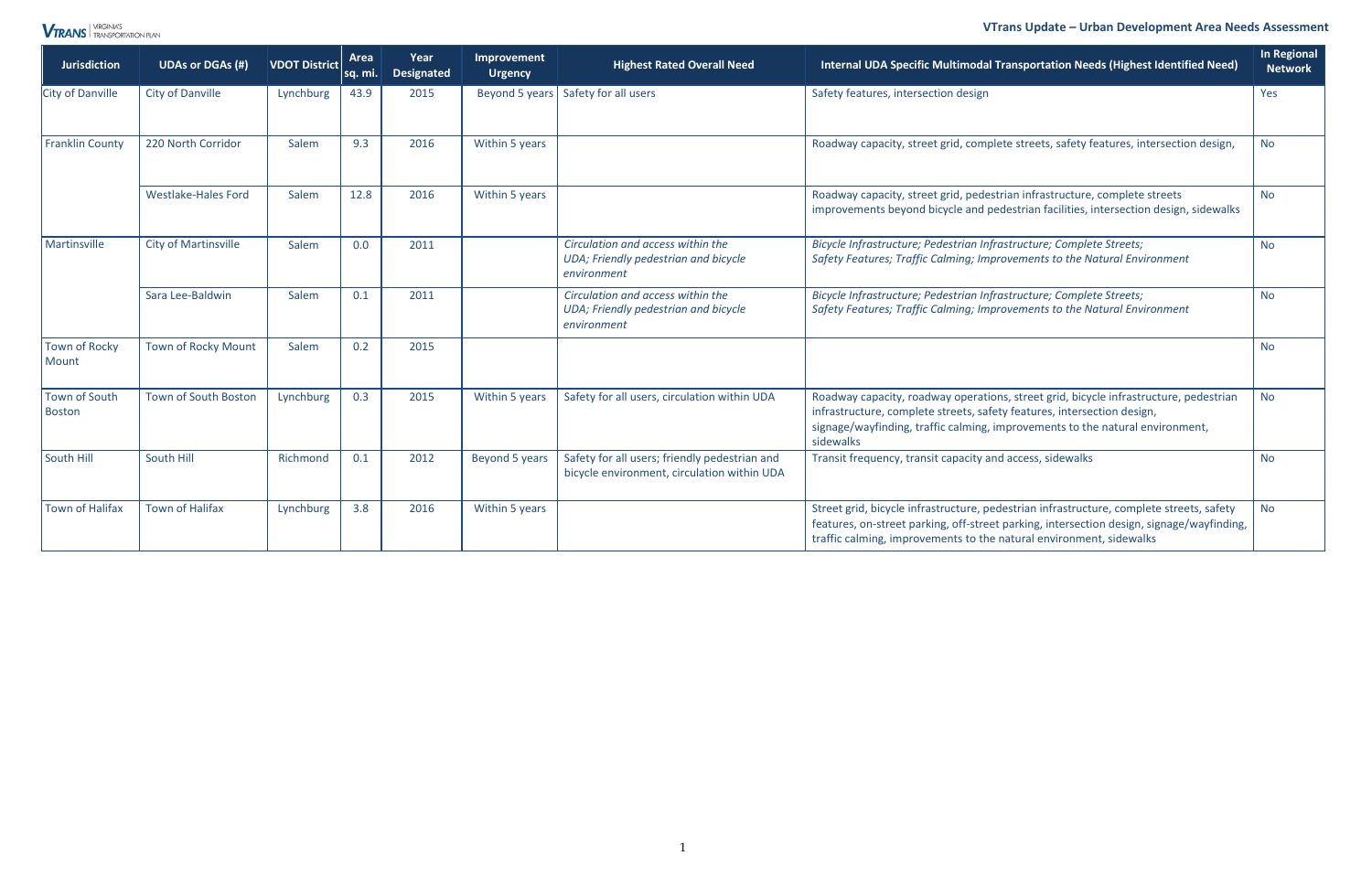**1**

### **UDA VARIABLES**

| <b>UDA Name</b> | <b>Governing Bodies</b>     | Area             | Year<br>Designated | Centerline<br><b>Miles</b> | Population <sup>1</sup>             | Employment <sup>2</sup>                                   | <b>UDA Transit</b>                         | <b>Modal Information</b>    |
|-----------------|-----------------------------|------------------|--------------------|----------------------------|-------------------------------------|-----------------------------------------------------------|--------------------------------------------|-----------------------------|
| Danville City   | PDC: West Piedmont PDC      | Sq. miles: 43.92 | 2015               | 429.39                     | <b>UDA Population: 41730</b>        | UDA employment: 26,839                                    | Percent of UDA population served by        | Number of bus stops: 321    |
|                 | MPO: Danville MPO           | Acres:           |                    |                            | <b>UDA Population Density: 1.48</b> | Total UDA employment in freight related industries: 6,358 | transit (within 1/4 mile of transit stop): | Miles of bus routes: 111.63 |
|                 | District: Lynchburg         | 28107.55         |                    |                            |                                     | Total UDA employment in local serving industries: 17,201  | $33\%$                                     | Number of ferry stops: 0    |
|                 | Jurisdiction: Danville City |                  |                    |                            |                                     | Total UDA employment in knowledge-based industries:       | Percent of UDA employment served by        | Miles of ferry routes: 0    |
|                 |                             |                  |                    |                            |                                     | 3,280                                                     | transit (within 1/4 mile of transit stop): | Number of rail stops: 0     |
|                 |                             |                  |                    |                            |                                     | UDA Employment density: 0.95                              | 33%                                        | Miles of rail: 0            |
|                 |                             |                  |                    |                            |                                     |                                                           |                                            |                             |

<sup>1</sup> Source: United States Census Bureau, American Community Survey 2013-2017

<sup>2</sup> Source: United States Census Bureau, Longitudinal Employer-Household Dynamics 2015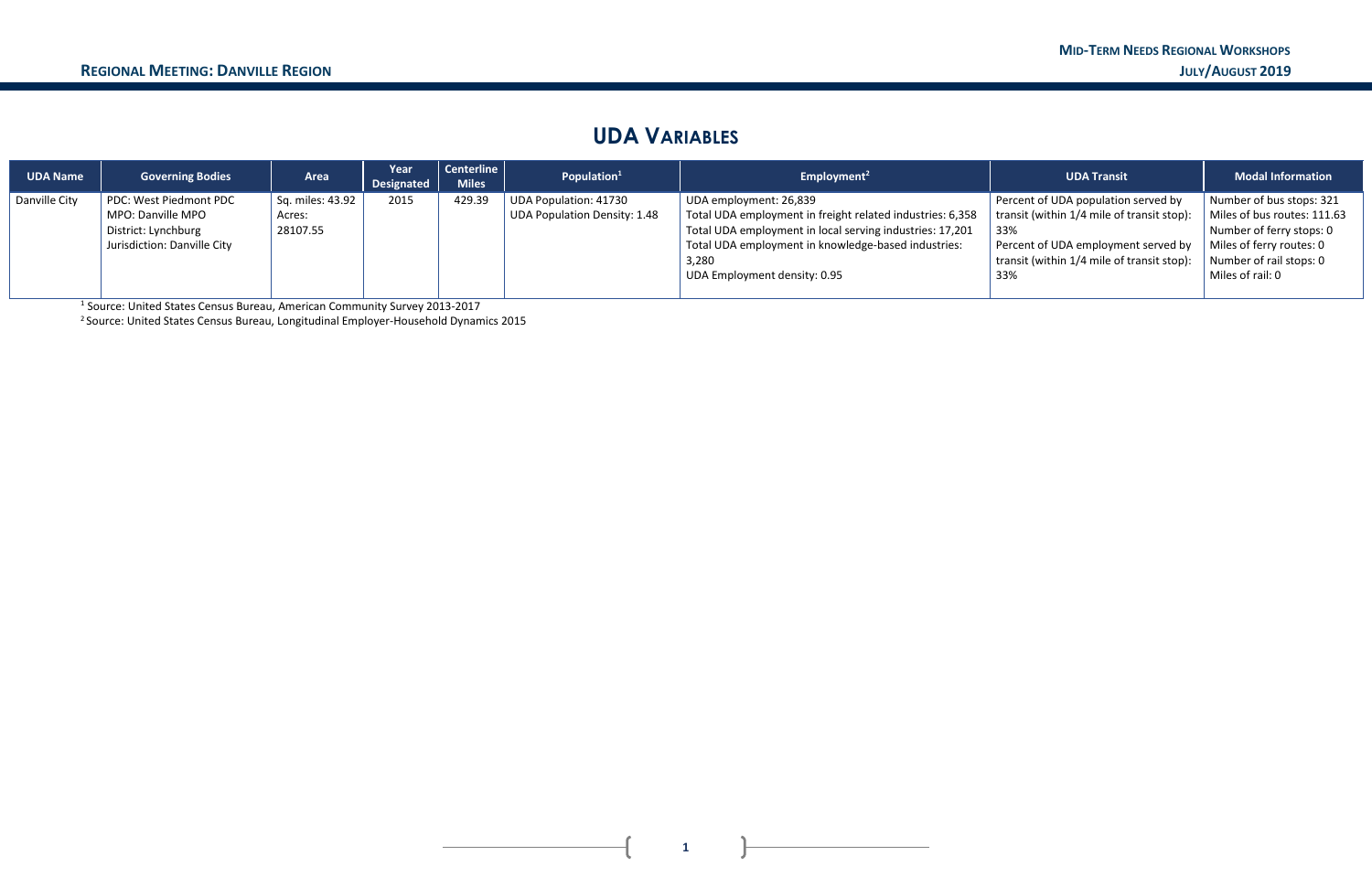$\mathbf{I}$ 

### **UDA VARIABLES**

| <b>UDA Name</b>                                     | <b>Governing Bodies</b>                                                                   | Area                                       | Year<br><b>Designated</b> | <b>Centerline</b><br><b>Miles</b> | <b>Population and Density</b><br>(Persons per Acre) $1$             | <b>Employment and Density</b><br>(Persons per Acre) <sup>2</sup>                                                                                                                                                                   | <b>UDA Transit</b>                                                                                                                                                                    | <b>Modal Information</b>                                                                                                                                    |
|-----------------------------------------------------|-------------------------------------------------------------------------------------------|--------------------------------------------|---------------------------|-----------------------------------|---------------------------------------------------------------------|------------------------------------------------------------------------------------------------------------------------------------------------------------------------------------------------------------------------------------|---------------------------------------------------------------------------------------------------------------------------------------------------------------------------------------|-------------------------------------------------------------------------------------------------------------------------------------------------------------|
| <b>Franklin County</b><br>- 220 North<br>Corridor   | PDC: West Piedmont PDC<br>MPO: N/A<br>District: Salem<br>Jurisdiction: Franklin County    | Sq. miles: 9.34<br>Acres:<br>5,974.14      | 2016                      | 48.53                             | <b>UDA Population: 1,353</b><br><b>UDA Population Density: 0.23</b> | UDA employment: 924<br>Total UDA employment in freight related industries: 279<br>Total UDA employment in local serving industries: 378<br>Total UDA employment in knowledge-based industries: 268<br>UDA Employment density: 0.15 | Percent of UDA population served by<br>transit (within 1/4 mile of transit stop):<br>0%<br>Percent of UDA employment served by<br>transit (within 1/4 mile of transit stop):          | Number of bus stops: 0<br>Miles of bus routes: 22.13<br>Number of ferry stops: 0<br>Miles of ferry routes: 0<br>Number of rail stops: 0<br>Miles of rail: 0 |
| <b>Franklin County</b><br>- Westlake-<br>Hales Ford | PDC: West Piedmont PDC<br>MPO: N/A<br>District: Salem<br>Jurisdiction: Franklin County    | Sq. miles:<br>12.767<br>Acres:<br>8,170.95 | 2016                      | 2.15                              | <b>UDA Population: 1,665</b><br><b>UDA Population Density: 0.20</b> | UDA employment: 944<br>Total UDA employment in freight related industries: 74<br>Total UDA employment in local serving industries: 787<br>Total UDA employment in knowledge-based industries: 84<br>UDA Employment density: 0.12   | Percent of UDA population served by<br>transit (within 1/4 mile of transit stop):<br>0%<br>Percent of UDA employment served by<br>transit (within 1/4 mile of transit stop):<br>0%    | Number of bus stops: 0<br>Miles of bus routes: 0<br>Number of ferry stops: 0<br>Miles of ferry routes: 0<br>Number of rail stops: 0<br>Miles of rail: 0     |
| Martinsville                                        | PDC: West Piedmont PDC<br>MPO: N/A<br>District: Salem<br>Jurisdiction: Martinsville City  | Sq. miles: 0.0<br>Acres: 175.77            | 2011                      | 7.75                              | <b>UDA Population: 281</b><br><b>UDA Population Density: 1.60</b>   | UDA employment: 122<br>Total UDA employment in freight related industries: 11<br>Total UDA employment in local serving industries: 111<br>Total UDA employment in knowledge-based industries: 0<br>UDA Employment density: 0.70    | Percent of UDA population served by<br>transit (within 1/4 mile of transit stop):<br>92%<br>Percent of UDA employment served by<br>transit (within 1/4 mile of transit stop):<br>92%  | Number of bus stops: 13<br>Miles of bus routes: 1.84<br>Number of ferry stops: 0<br>Miles of ferry routes: 0<br>Number of rail stops: 0<br>Miles of rail: 0 |
| Martinsville<br>City-Sara Lee-<br>Baldwin           | PDC: West Piedmont PDC<br>MPO: N/A<br>District: Salem<br>Jurisdiction: Martinsville City  | Sq. miles: 0.07<br>Acres: 46.15            | 2011                      | 1.75                              | <b>UDA Population: 80</b><br><b>UDA Population Density: 1.74</b>    | UDA employment: 80<br>Total UDA employment in freight related industries: 25<br>Total UDA employment in local serving industries: 47<br>Total UDA employment in knowledge-based industries: 8<br>UDA Employment density: 1.73      | Percent of UDA population served by<br>transit (within 1/4 mile of transit stop):<br>100%<br>Percent of UDA employment served by<br>transit (within 1/4 mile of transit stop):<br>99% | Number of bus stops: 13<br>Miles of bus routes: 0.31<br>Number of ferry stops: 0<br>Miles of ferry routes: 0<br>Number of rail stops: 0<br>Miles of rail: 0 |
| <b>Rocky Mount</b><br>Town                          | PDC: West Piedmont PDC<br>MPO: N/A<br>District: Salem<br>Jurisdiction: Franklin County    | Sq. miles: 0.23<br>Acres: 147.66           | 2015                      | 5.0                               | <b>UDA Population: 337</b><br><b>UDA Population Density: 2.28</b>   | UDA employment: 637<br>Total UDA employment in freight related industries: 60<br>Total UDA employment in local serving industries: 495<br>Total UDA employment in knowledge-based industries: 82<br>UDA Employment density: 4.31   | Percent of UDA population served by<br>transit (within 1/4 mile of transit stop):<br>63%<br>Percent of UDA employment served by<br>transit (within 1/4 mile of transit stop):<br>63%  | Number of bus stops: 2<br>Miles of bus routes: 0.90<br>Number of ferry stops: 0<br>Miles of ferry routes: 0<br>Number of rail stops: 0<br>Miles of rail: 0  |
| South Boston<br>Town                                | PDC: West Piedmont PDC<br>MPO: N/A<br>District: Lynchburg<br>Jurisdiction: Halifax County | Sq. miles: 0.30<br>Acres: 191.24           | 2015                      | 8.6                               | <b>UDA Population: 727</b><br><b>UDA Population Density: 3.80</b>   | UDA employment: 648<br>Total UDA employment in freight related industries: 154<br>Total UDA employment in local serving industries: 415<br>Total UDA employment in knowledge-based industries: 80<br>UDA Employment density: 3.39  | Percent of UDA population served by<br>transit (within 1/4 mile of transit stop):<br>0%<br>Percent of UDA employment served by<br>transit (within 1/4 mile of transit stop):<br>0%    | Number of bus stops: 0<br>Miles of bus routes: 0<br>Number of ferry stops: 0<br>Miles of ferry routes: 0<br>Number of rail stops: 0<br>Miles of rail: 0     |
| South Hill                                          | PDC: West Piedmont PDC<br>MPO: N/A<br>District: Richmond                                  | Sq. miles: 0.09<br>Acres: 57.01            | 2012                      | 4.20                              | <b>UDA Population: 31</b><br>UDA Population Density: 0.55           | UDA employment: 362<br>Total UDA employment in freight related industries: 7<br>Total UDA employment in local serving industries: 285                                                                                              | Percent of UDA population served by<br>transit (within 1/4 mile of transit stop):<br>0%                                                                                               | Number of bus stops: 0<br>Miles of bus routes: 0<br>Number of ferry stops: 0                                                                                |